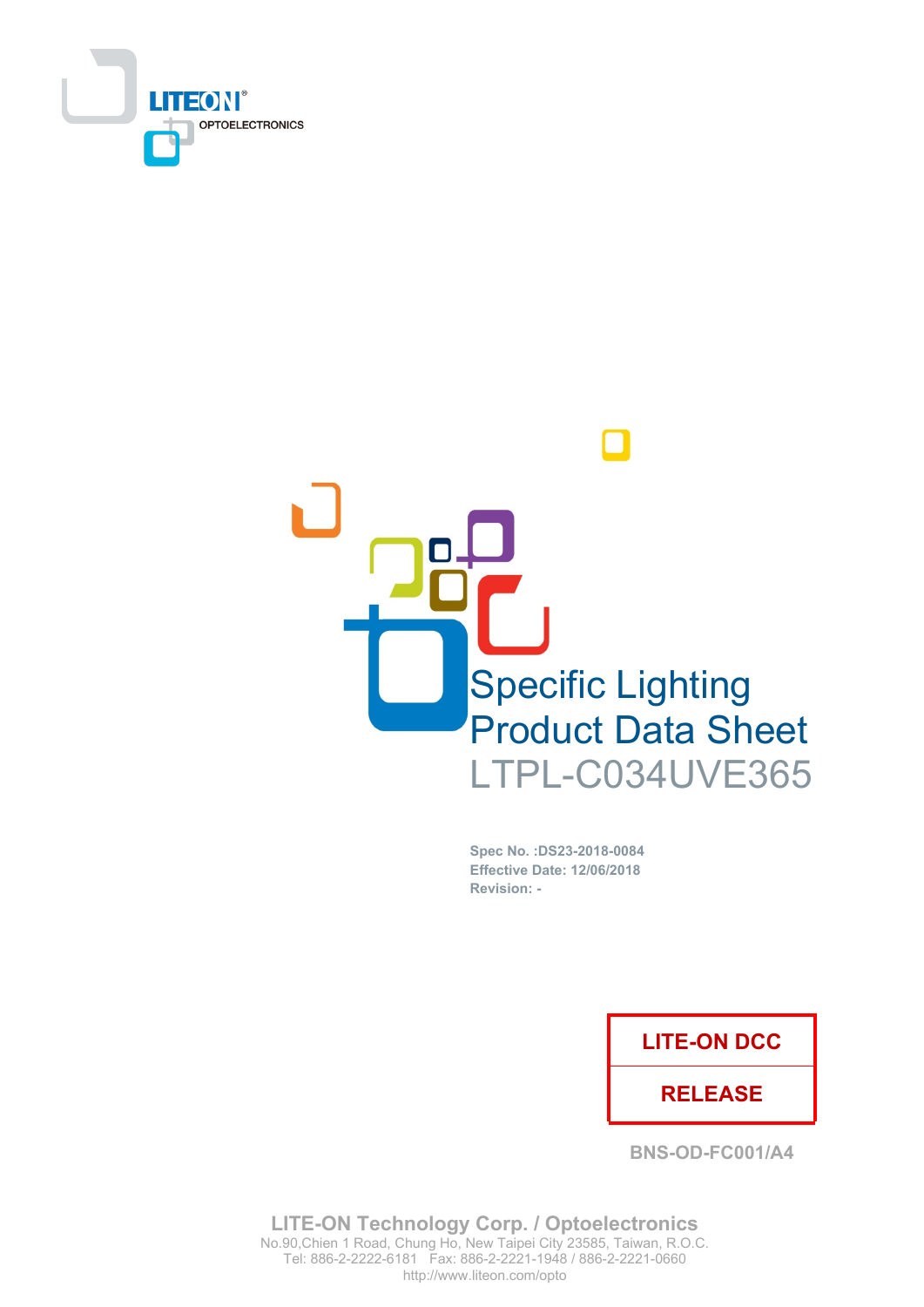

# Specific Lighting<br>LTPL-C034UVE365

## **Datasheet Version:**

| Version | Date       | Jwner     | Change Item              |  |  |
|---------|------------|-----------|--------------------------|--|--|
|         | 2018/09/11 | ChunChieh | specification<br>Initial |  |  |

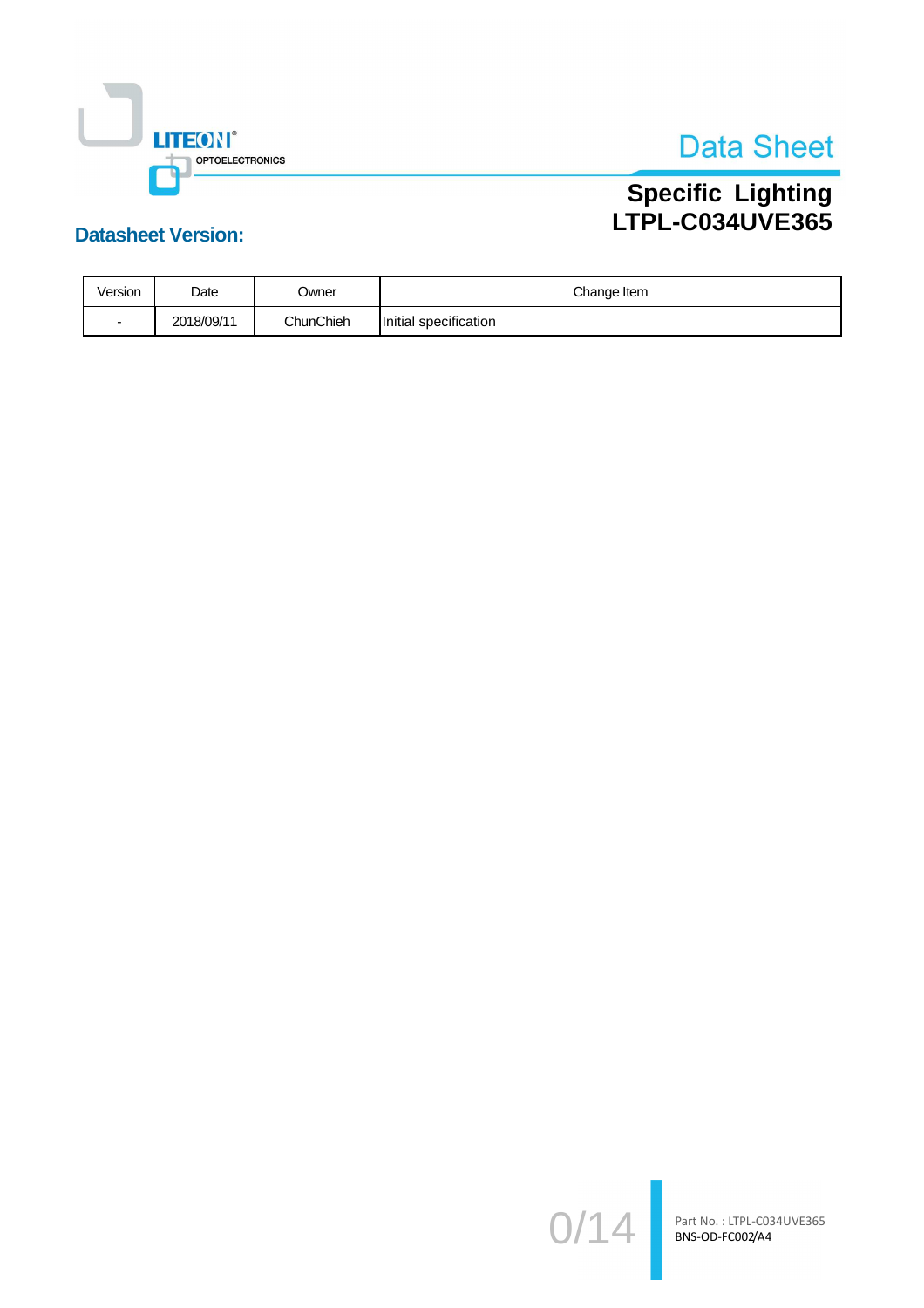

## **Specific Lighting LTPL-C034UVE365**

## 1. Description

The LiteON C03 UV Product series is a revolutionary, energy efficient light source for UV curing and common UV application, combining the lifetime and reliability advantages of Light Emitting Diodes with the brightness of conventional light source. It gives you design freedom, and creating a new opportunities for solid state UV light source to displace conventional UV technologies

#### **Features**

- I.C. compatible  $\blacksquare$
- RoHS compliant and Pb free  $\blacksquare$
- Lower operating costs
- Reduced maintenance costs  $\blacksquare$

### **2. Outline Dimensions**



#### Notes:

- 1. All dimensions are in millimeters and dimension tolerances are  $\pm$  0.2mm except lens height and ceramic length / width dimension tolerance are ± 0.1mm
- Thermal pad of the device is electrically neutral from the anode and cathode pads  $2.$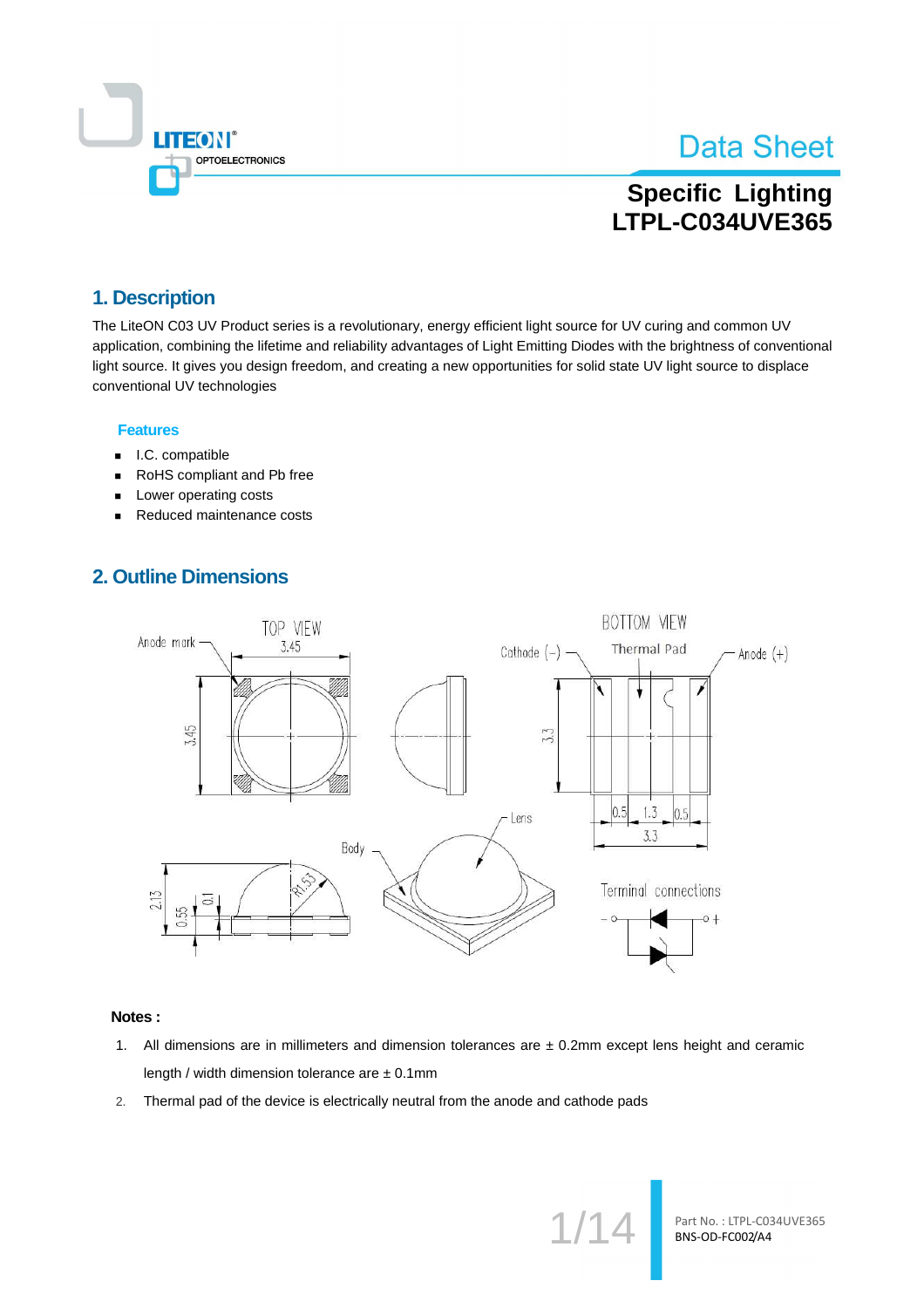



## 3. Absolute Maximum Ratings at Ta=25°C

| <b>Parameter</b>     | Symbol<br>Rating |              | Unit |
|----------------------|------------------|--------------|------|
| DC Forward Current   | lf               | 500          | mA   |
| Power Consumption    | Po               | 2            | W    |
| Operating Temp Range | Topr             | $-40 - +85$  | C    |
| Storage Temp Range   | Tsta             | $-55 - +100$ | C    |
| Junction Temperature | Ti               | 125          | C    |

#### Notes:

 $\mathbb{L}$ 

**LITEON®** 

OPTOELECTRONICS

Operating the LED under reverse bias condition long time might result in damage or failure of the component.

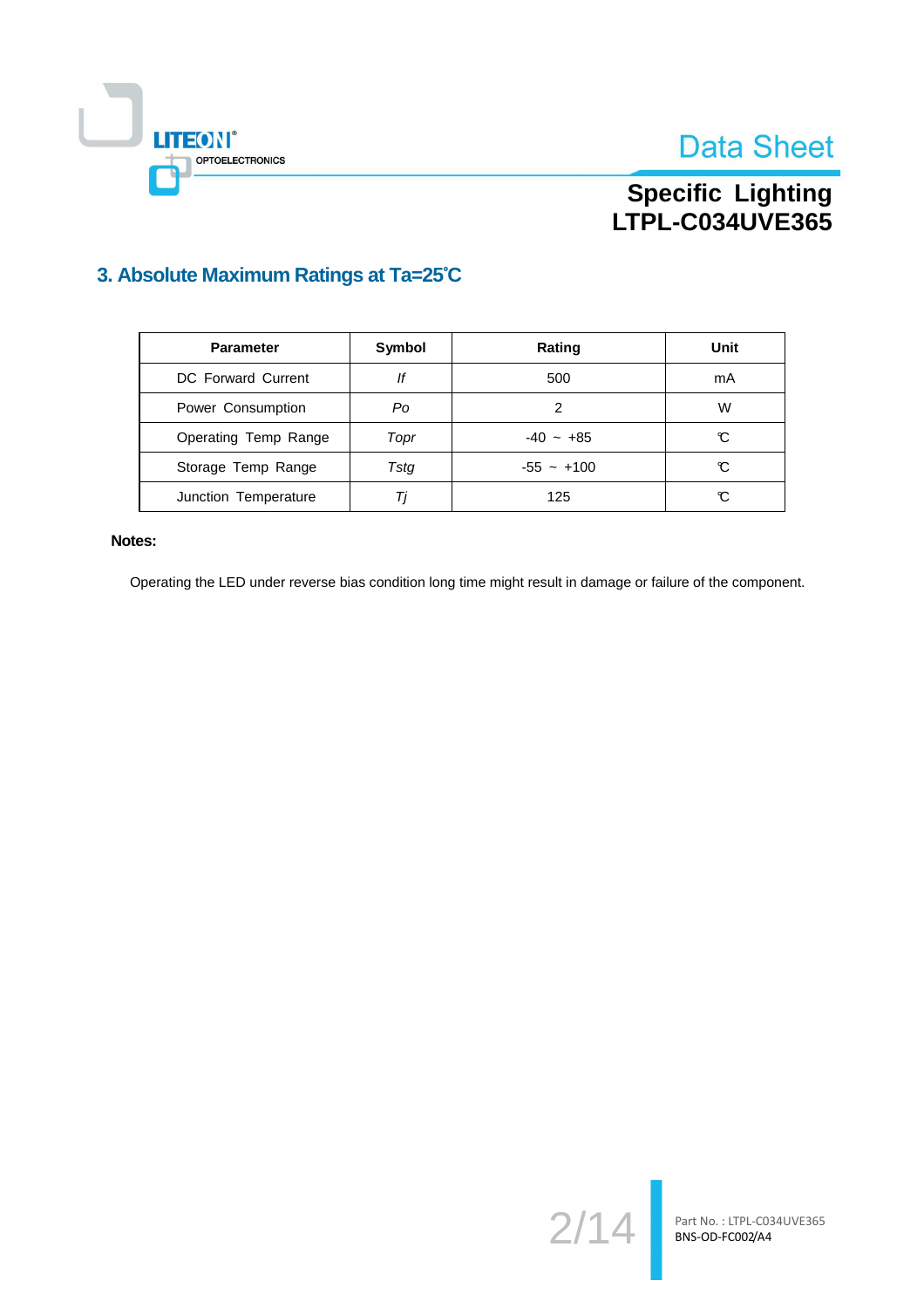

# Specific Lighting<br>LTPL-C034UVE365

## 4. Electro-Optical Characteristics at Ta=25°C

| Parameter                 | Symbol          | Values |     | <b>Test Condition</b> | Unit           |
|---------------------------|-----------------|--------|-----|-----------------------|----------------|
|                           |                 | Min.   | 2.8 |                       |                |
| Forward Voltage           | Vf              | Typ.   | 3.7 | If $= 350mA$          | V              |
|                           |                 | Max.   | 4.4 |                       |                |
|                           | $\Phi e$        | Min.   | 470 |                       | mW             |
| <b>Radiant Flux</b>       |                 | Typ.   | 600 | If $= 350mA$          |                |
|                           |                 | Max    | 770 |                       |                |
|                           | Wp              | Min.   | 360 |                       | nm             |
| Peak Wavelength           |                 | Max    | 370 | If $= 350mA$          |                |
| Viewing Angle             | $2\theta_{1/2}$ | Typ.   | 130 | If $= 350mA$          | $\circ$        |
| <b>Thermal Resistance</b> | $Rth_{js}$      | Typ    | 9.1 |                       | $^{\circ}$ C/W |

#### Notes:

- 1. Radiant flux ( $\Phi$ e) is the total Radiant flux output as measured with an integrating sphere.
- 2. Thermal resistance (Junction to solder) measurement tolerance is  $\pm$  10%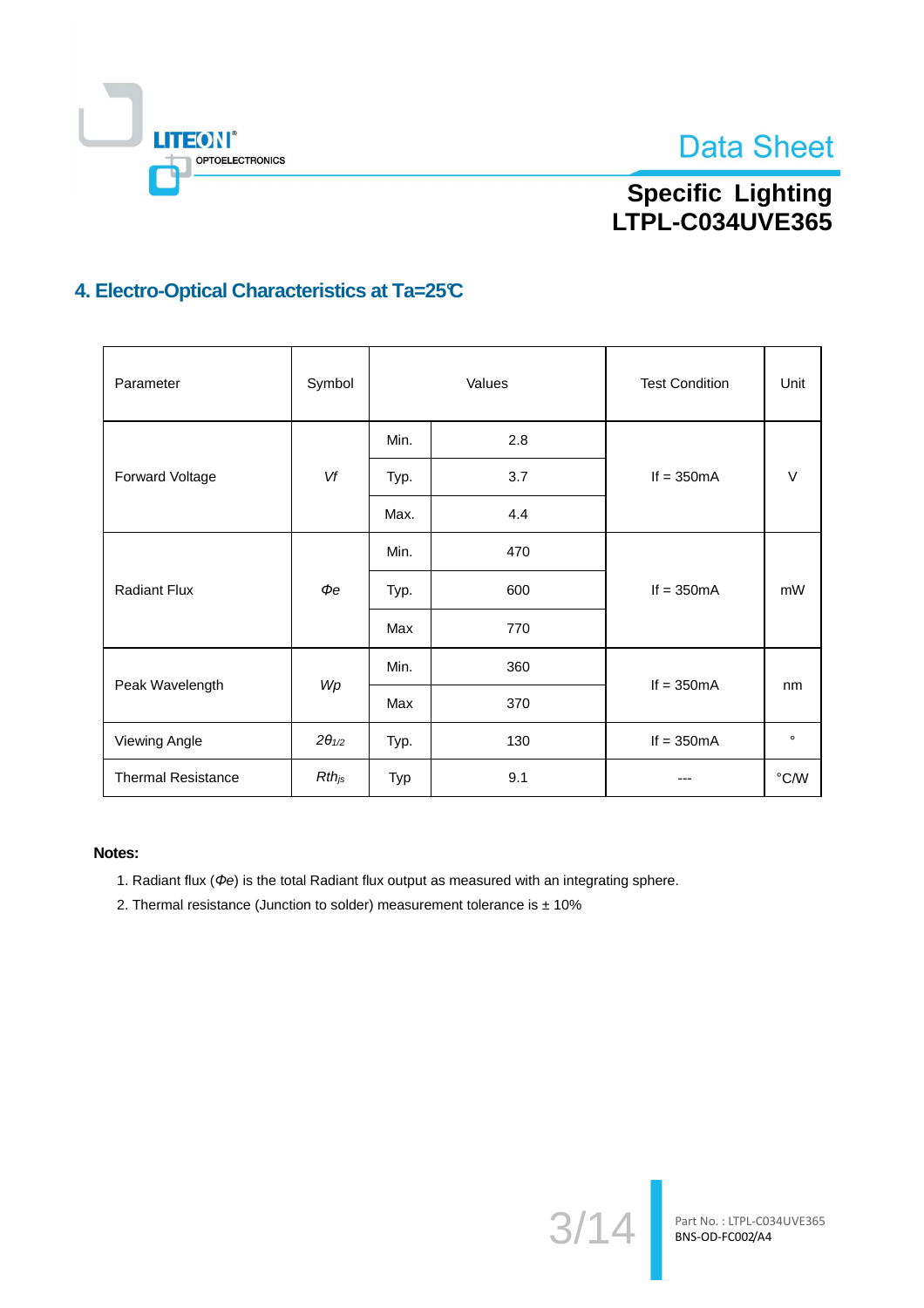

# Specific Lighting<br>LTPL-C034UVE365

## 5. Bin Code List

| Vf: Forward Voltage Spec. Table |                      |      |  |  |  |
|---------------------------------|----------------------|------|--|--|--|
| Vf Bin                          | $Vf(V)$ @ If = 350mA |      |  |  |  |
|                                 | Min.                 | Max. |  |  |  |
| V <sub>0</sub>                  | 2.8                  | 3.2  |  |  |  |
| V <sub>1</sub>                  | 3.2                  | 3.6  |  |  |  |
| V <sub>2</sub>                  | 3.6                  | 4.0  |  |  |  |
| V <sub>3</sub>                  | 4.0                  | 4.4  |  |  |  |

Forward Voltage Tolerance: +/- 0.1 V

| Φe: Radiant Flux Spec. Table |                                   |      |  |  |  |
|------------------------------|-----------------------------------|------|--|--|--|
| $\Phi e$ Bin                 | $\Phi e$ (mW) $\omega$ If = 350mA |      |  |  |  |
|                              | Min.                              | Max. |  |  |  |
| AB                           | 470                               | 510  |  |  |  |
| <b>BC</b>                    | 510                               | 550  |  |  |  |
| CD                           | 550                               | 600  |  |  |  |
| <b>DE</b>                    | 600                               | 655  |  |  |  |
| EF                           | 655                               | 710  |  |  |  |
| FG                           | 710                               | 770  |  |  |  |

Radiant Flux Tolerance: +/- 10%

| Wp: Peak Wavelength Spec table |                                        |      |  |  |  |
|--------------------------------|----------------------------------------|------|--|--|--|
|                                | $Wp$ (nm) $\textcircled{a}$ If = 350mA |      |  |  |  |
| Wp Bin                         | Min.                                   | Max. |  |  |  |
| P <sub>3</sub> M               | 360                                    | 365  |  |  |  |
| P <sub>3</sub> N               | 365                                    | 370  |  |  |  |

Peak Wavelength Tolerance: +/- 3nm

Notes:

1. Bin classification code is marked on each packing bag.

 $4/1$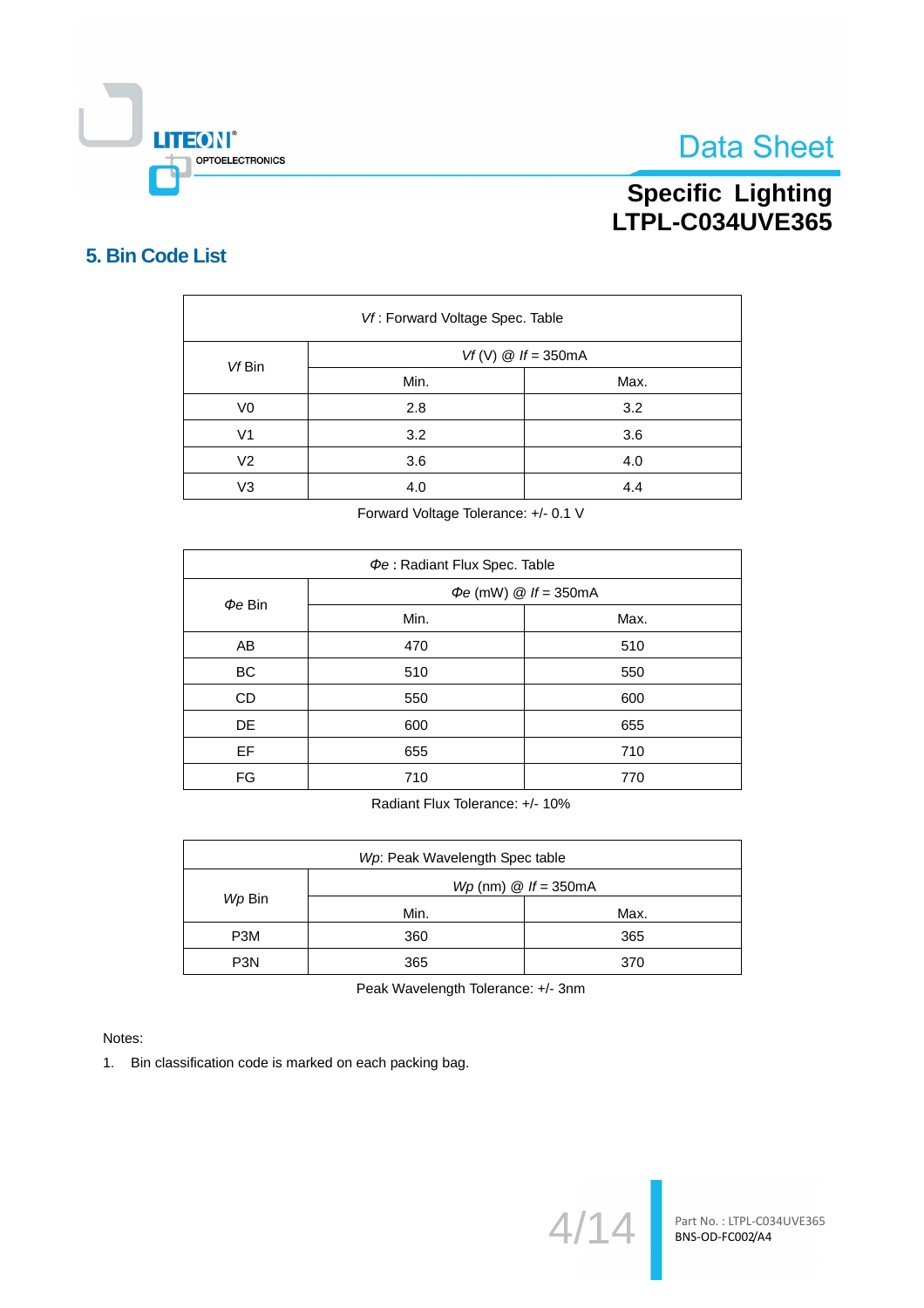

# Specific Lighting<br>LTPL-C034UVE365

## **6. Typical Electrical / Optical Characteristics Curves**



(25°C Ambient Temperature Unless Otherwise Noted)

Fig 1. Relative Radiant Flux vs. Forward Current



Fig 2. Relative Spectral Distribution

5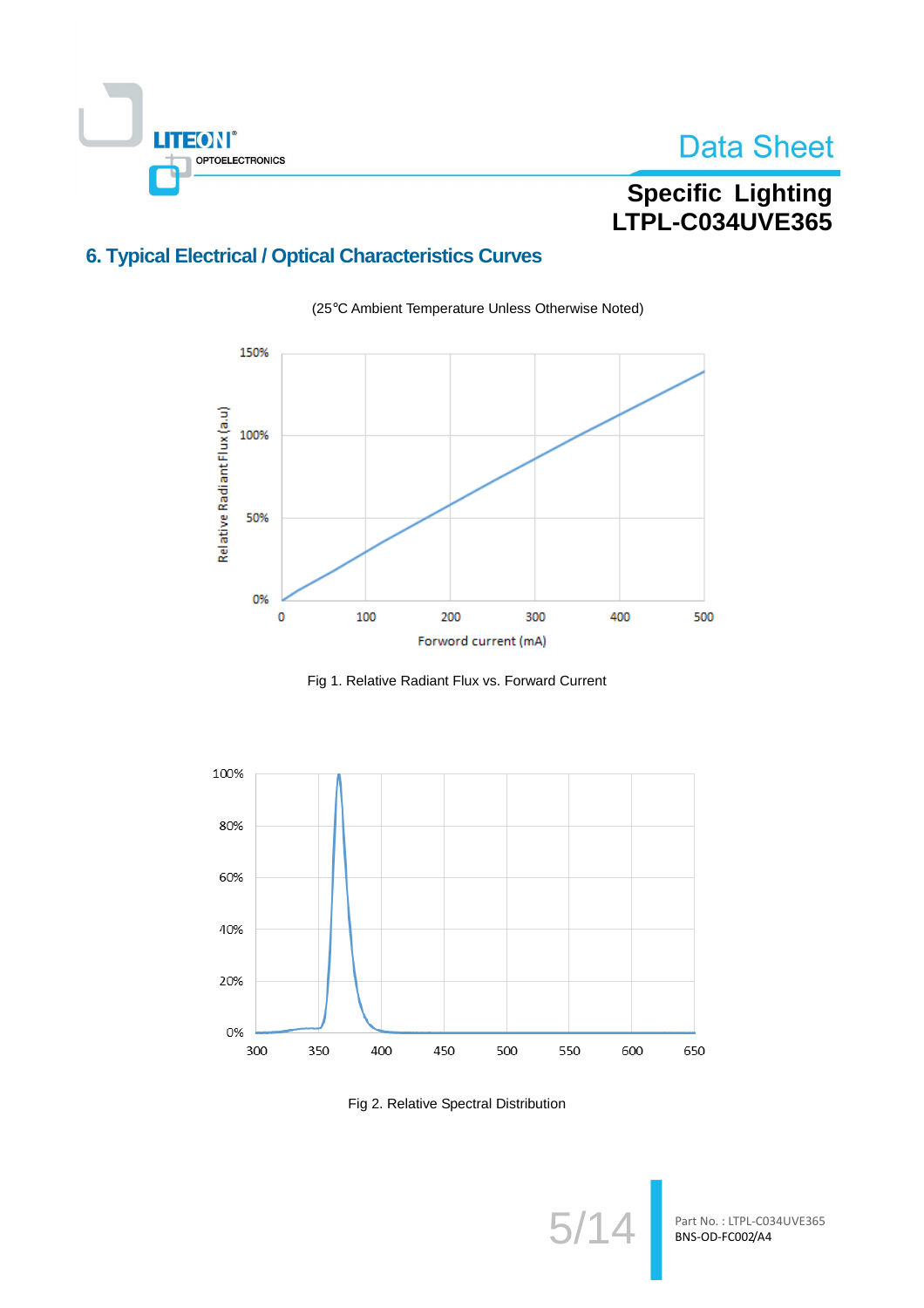![](_page_7_Picture_0.jpeg)

# Specific Lighting<br>LTPL-C034UVE365

![](_page_7_Figure_3.jpeg)

![](_page_7_Figure_4.jpeg)

![](_page_7_Figure_5.jpeg)

Fig 4. Forward Current vs. Forward Voltage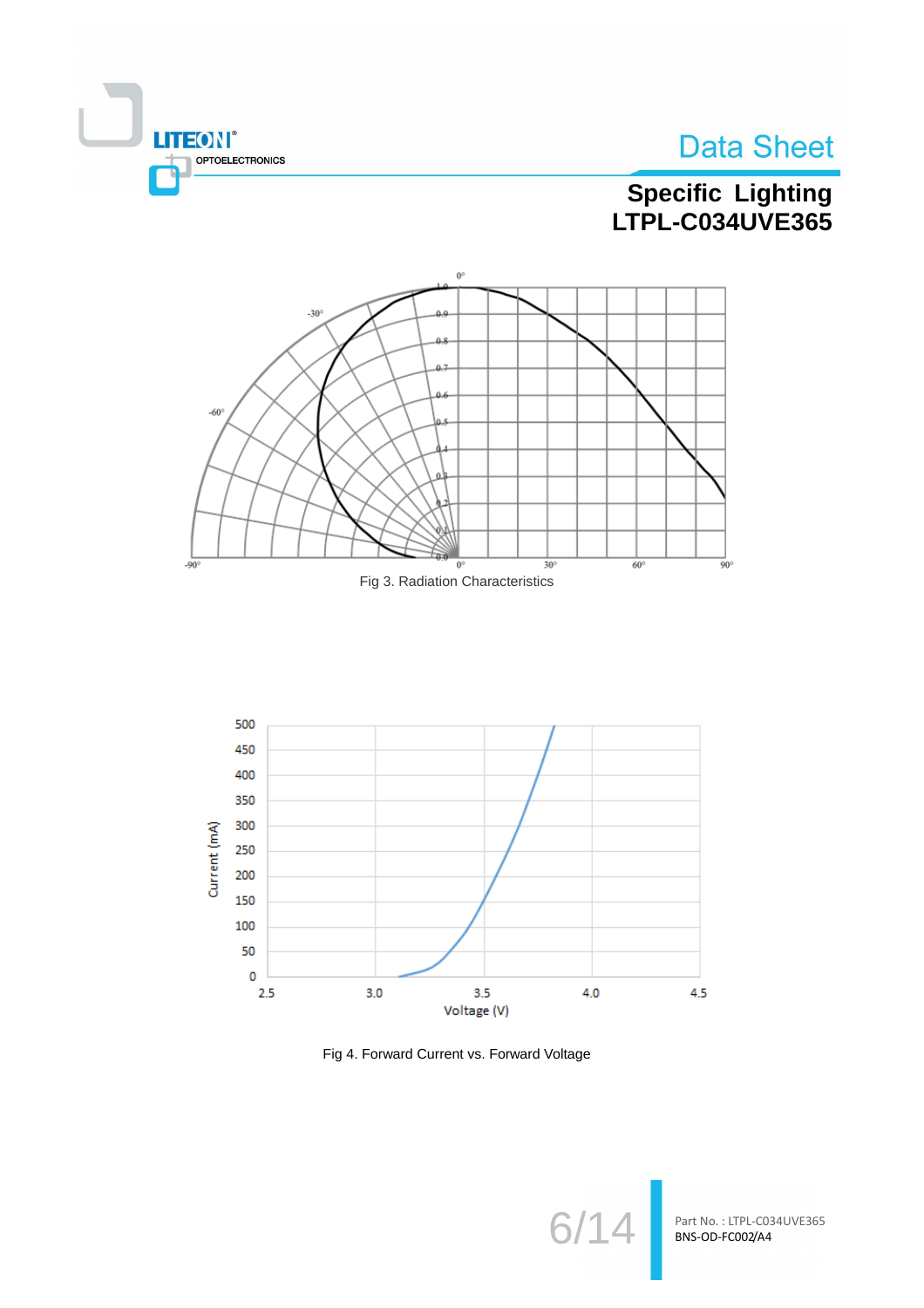![](_page_8_Picture_0.jpeg)

![](_page_8_Picture_1.jpeg)

# Specific Lighting<br>LTPL-C034UVE365

![](_page_8_Figure_3.jpeg)

Fig.5 Relative Radiant Flux vs Junction Temperature

![](_page_8_Picture_5.jpeg)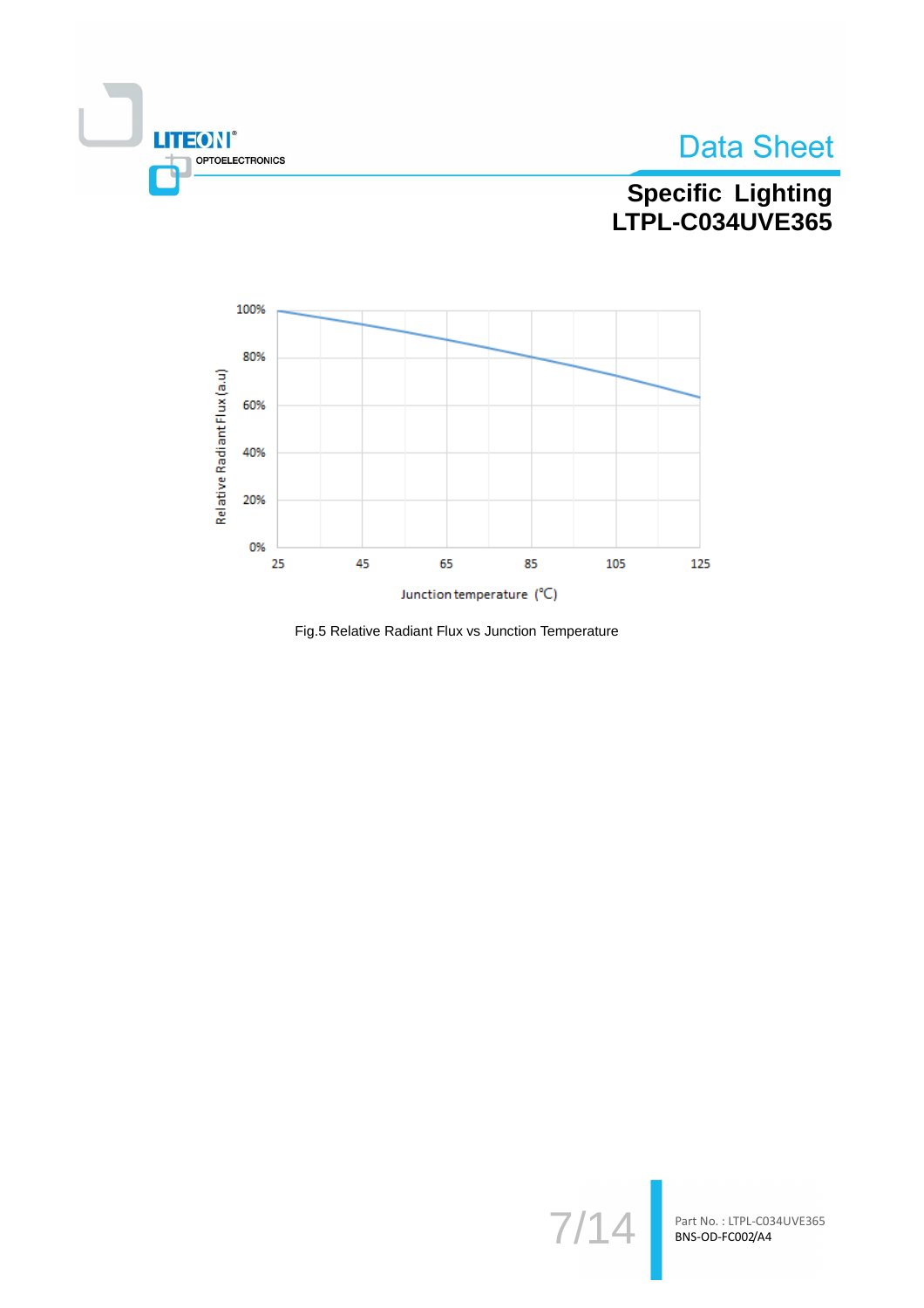![](_page_9_Picture_0.jpeg)

# Specific Lighting<br>LTPL-C034UVE365

## 7. Reliability Test Plan

| <b>No</b> | <b>Test item</b>                                   | <b>Condition</b>                                                                  | <b>Duration</b> | <b>Number</b><br>of Failed |
|-----------|----------------------------------------------------|-----------------------------------------------------------------------------------|-----------------|----------------------------|
| 1         | Low Temperature Operating Life<br>(LTOL)           | $Ta = -30^{\circ}C$ , $If = 350^{\circ}mA$                                        | 1000 hrs        | 0/10                       |
| 2         | Room Temperature Operating Life<br>(RTOL)          | 25°C, $If = 500 \text{mA}$                                                        | 1000 hrs        | 0/10                       |
| 3         | High Temperature Operating Life<br>(HTOL)          | $Ta = 85^{\circ}\text{C}$ , $If = 350^{\circ}\text{mA}$                           | 1000 hrs        | 0/10                       |
| 4         | Non-Operating Thermal Shock<br>(TMSK)              | -40 $\mathbb C$ to 125 $\mathbb C$<br>30 minutes dwell, <10 seconds transfer      | 100 cycles      | 0/10                       |
| 5         | High temperature storage                           | $T_A = 90C$                                                                       | 1000 hrs        | 0/10                       |
| 6         | Resistance to Soldering Heat<br>(Reflow Soldering) | (Pre-store $@$ 25°C, 60 $\pm$ 5% RH for 168hrs)<br>$TSId = 260 \text{C}$ , 10 sec | 2 times         | 0/10                       |
| 7         | Solderability Test                                 | 245'C, 5sec<br>Pb free solder, wetting >95%                                       | 1 time          | 0/10                       |

#### **Notes:**

- 1. Operating life test are mounted on thermal heat sink
- 2. Storage item are only component, not put on heat sink.

Criteria for Judging the Damage

| <b>Item</b>         |               | <b>Test Condition</b>  | <b>Criteria for Judgment</b> |        |  |
|---------------------|---------------|------------------------|------------------------------|--------|--|
|                     | <b>Symbol</b> |                        | Min.                         | Max.   |  |
| Forward Voltage     | Vf            | $If = Typical Current$ | $-10%$                       | $+10%$ |  |
| <b>Radiant Flux</b> | Фe            | $If = Typical Current$ | $-30%$                       | $+30%$ |  |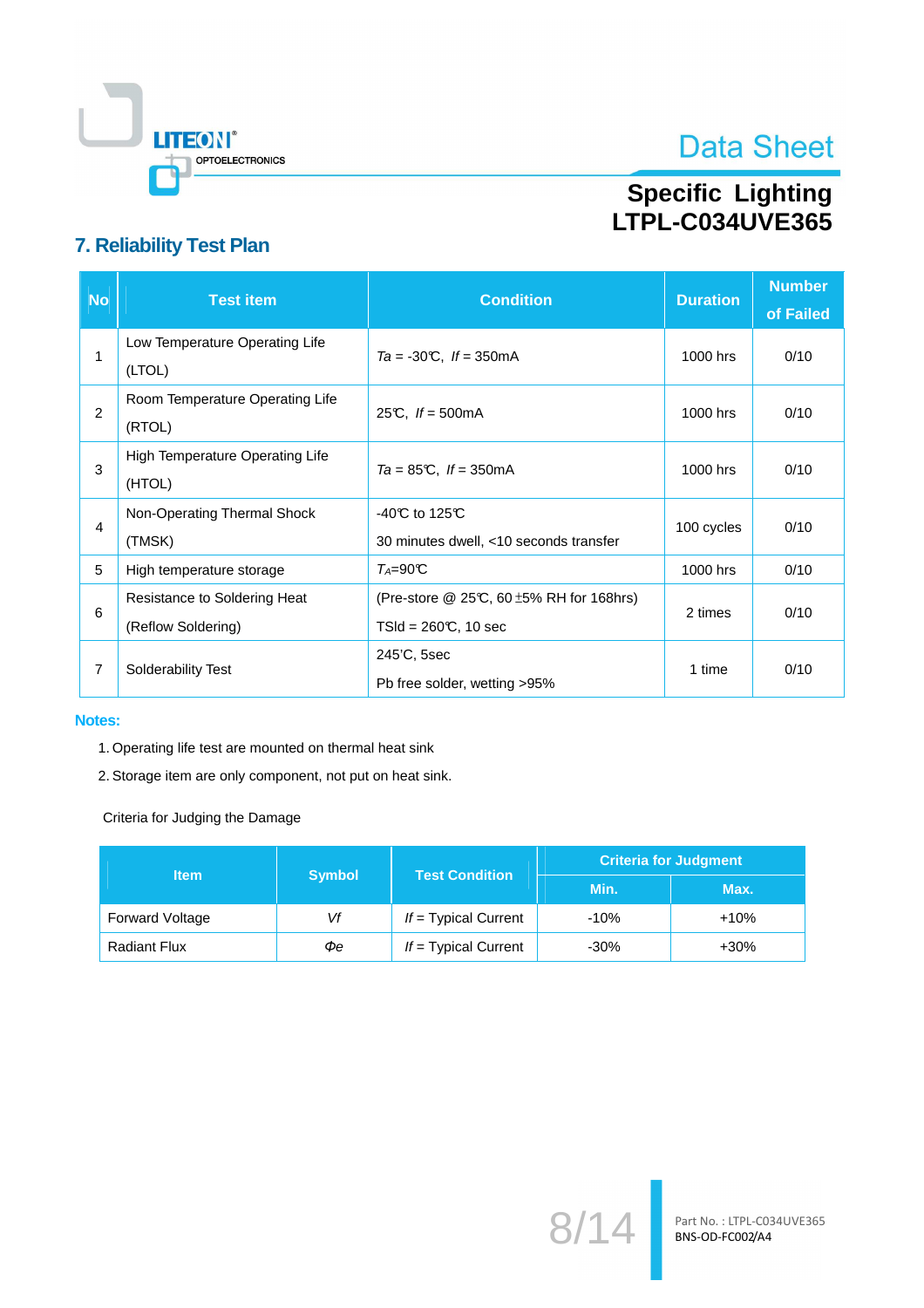![](_page_10_Picture_0.jpeg)

## **Specific Lighting LTPL-C034UVE365**

### 8. User Guide

### **Suggested Reflow Soldering Characteristics**

![](_page_10_Figure_5.jpeg)

Notes:

- $1.$ All temperatures refer to topside of the package, measured on the package body surface.
- The soldering profile could be further referred to different soldering grease material characteristic. The grease  $2.$ vendor will provide this information.
- 3. A rapid-rate process is not recommended for the LEDs cooling down from the peak temperature.
- Although the recommended reflow conditions are specified above, the reflow or hand soldering condition at  $4.$ the lowest possible temperature is desirable for the LEDs.
- 5. LiteOn cannot make a guarantee on the LEDs which have been already assembled using the dip soldering method.

![](_page_10_Picture_12.jpeg)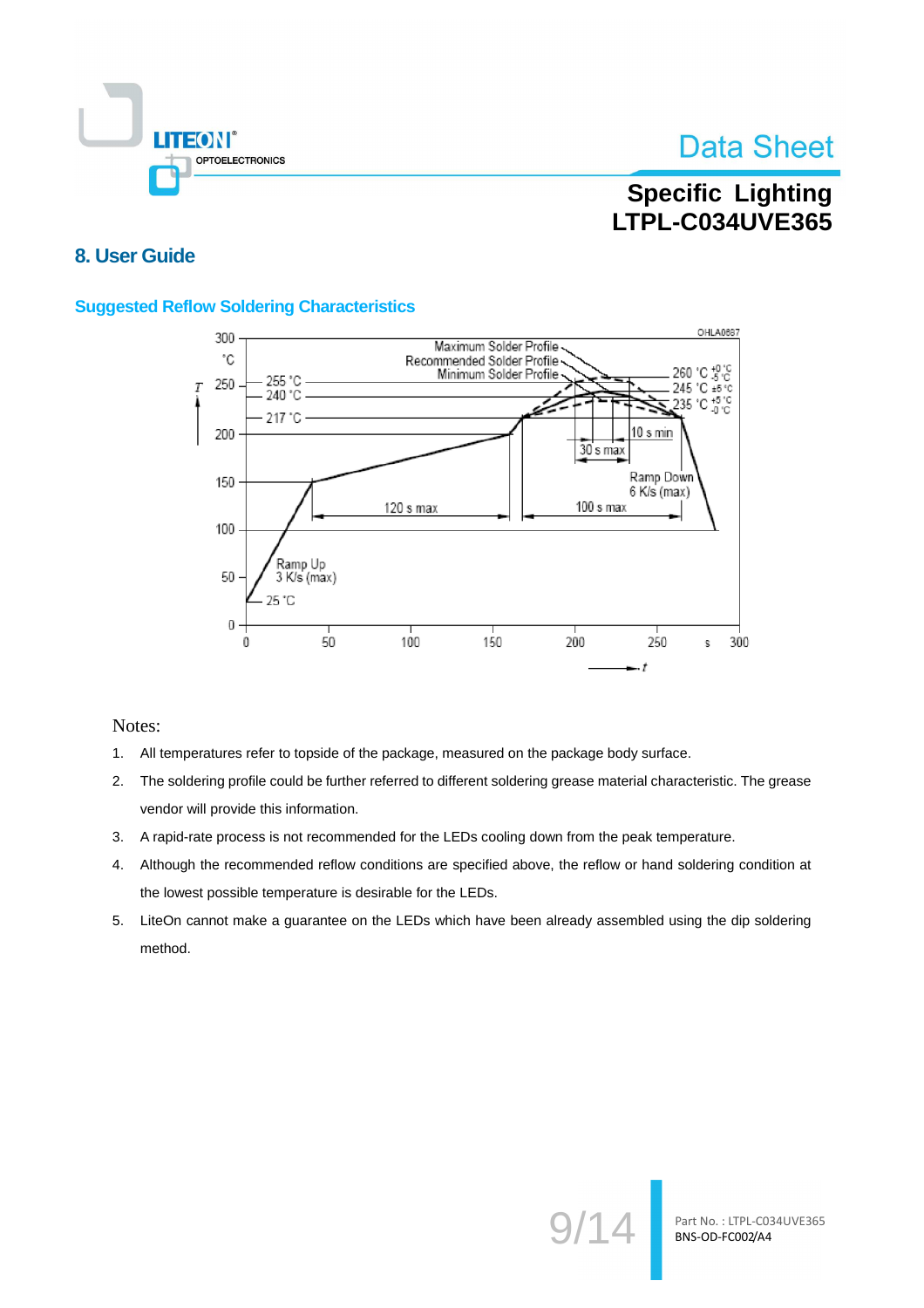![](_page_11_Picture_0.jpeg)

## **Specific Lighting LTPL-C034UVE365**

#### **Recommend Printed Circuit Board Attachment Pad**

![](_page_11_Figure_4.jpeg)

#### Notes:

- $1.$ The LEDs can be soldered using the reflow soldering or hand soldering method. The recommended hand soldering condition is 300°C max. and 2secs max. on ly once, and the operation of reflow soldering is only up to three times at maximum.
- $2.$ All temperatures refer to topside of the package, measured on the package body surface.
- 3. The soldering profile could be further referred to different soldering grease material characteristic. The grease vendor will provide this information.
- 4. A rapid-rate process is not recommended for the LEDs cooling down from the peak temperature.
- Although the recommended reflow conditions are specified above, the reflow or hand soldering condition at 5. the lowest possible temperature is desirable for the LEDs.
- 6. LiteOn cannot make a guarantee on the LEDs which have been already assembled using the dip soldering method.

![](_page_11_Picture_12.jpeg)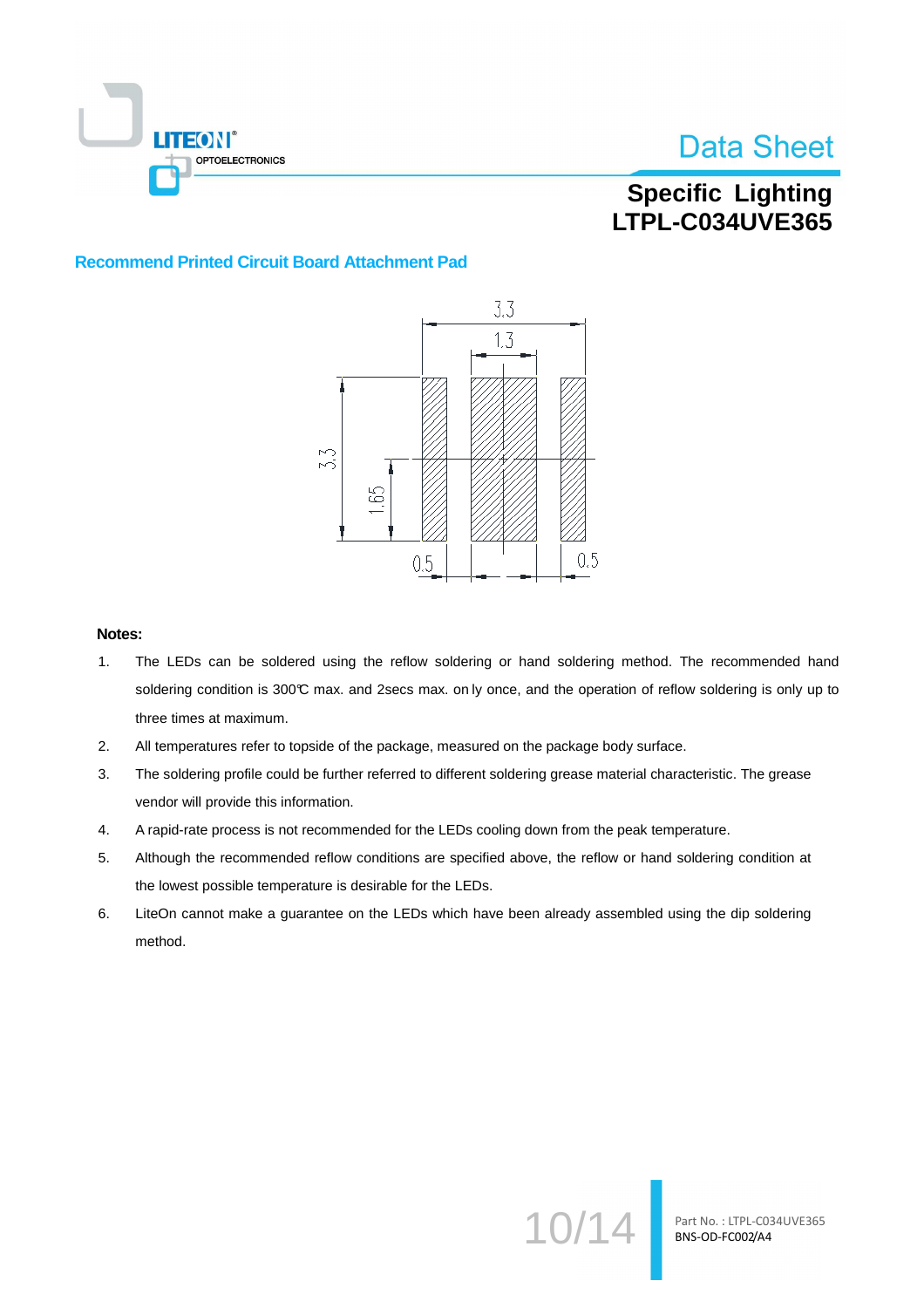![](_page_12_Picture_0.jpeg)

## **Specific Lighting** LTPL-C034UVE365

### **Package Dimensions of Tape**

![](_page_12_Figure_4.jpeg)

### **Package Dimensions of Reel**

![](_page_12_Figure_6.jpeg)

|             |            | W1                       | W <sub>2</sub> | W3             |              | D           |                          |
|-------------|------------|--------------------------|----------------|----------------|--------------|-------------|--------------------------|
| $178 + 1.0$ | $60 + 1.5$ | $^{+2.0}_{-0.0}$<br>12.4 | $15.0 \pm 1.0$ | 12<br>$\rm{>}$ | $21.0 + 0.8$ | $2.2 + 0.5$ | $+0.5$<br>13.0<br>$-0.2$ |

#### Notes:

- 1. Empty component pockets sealed with top cover tape.
- 2. 7 inch reel-maximum 500 pieces per reel.
- 3. The maximum number of consecutive missing lamps is two.
- 4. In accordance with EIA-481-1-B specifications.

 $11<sub>l</sub>$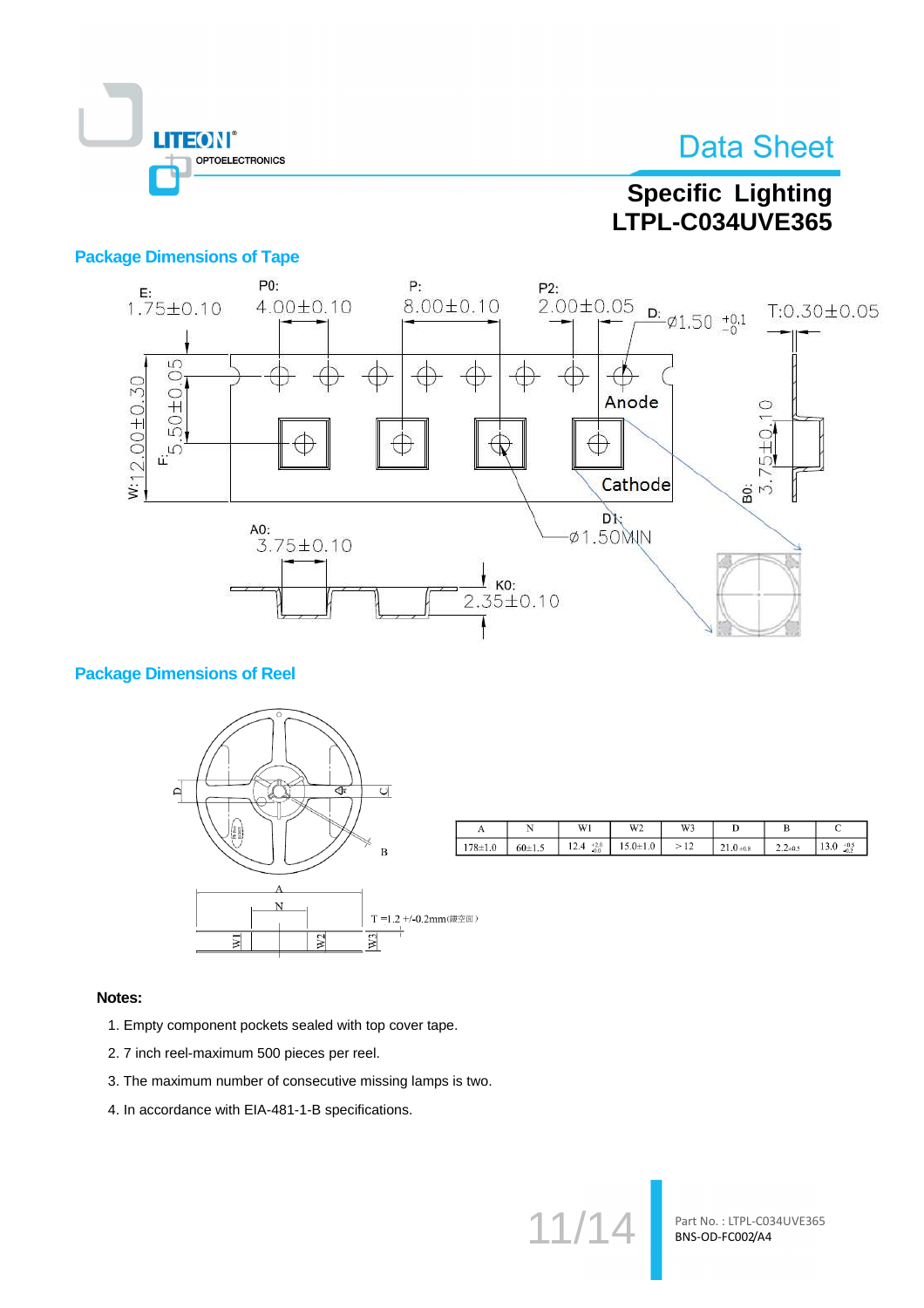![](_page_13_Picture_0.jpeg)

## **Specific Lighting LTPL-C034UVE365**

## **9. Cautions**

#### **Cleaning**

Use alcohol-based cleaning solvents such as isopropyl alcohol to clean the LED if necessary. Do not use unspecified chemical liquid to clean LED, it could harm the package.

#### **Drive Method**

An LED is a current-operated device. In order to ensure intensity uniformity on multiple LEDs connected in parallel in an application, it is recommended that a current limiting resistor be incorporated in the drive circuit, in series with each LED as shown in Circuit below.

![](_page_13_Figure_8.jpeg)

![](_page_13_Figure_9.jpeg)

![](_page_13_Figure_10.jpeg)

Circuit model B

(A) Recommended circuit.

(B) The brightness of each LED might appear different due to the differences in the I-V characteristics of those LEDs.

© This LED should be used under forward current, particularly not used under continuous reverse current to avoid the damage to LED.

The electrode pads are plated with gold, but it is still not recommended to the use under any of the following conditions, please confirm the performance and reliability are well enough if you use it under any of the following conditions

· Do not use sulfur-containing materials in commercial products including the materials such as seals and adhesives that may contain sulfur.

· Do not put this product in a place with a lot of moisture (over 85% relative humidity), dew condensation, briny air, and corrosive gas (Cl, H2S, NH3, SO2, NOX, etc.).

#### **Manual Handling Remark**

The LED should only be picked up by making contact with the sides of the LED body. It should not put any pressure on the lens either by finger or any hand tool. Do not puncture or push the lens.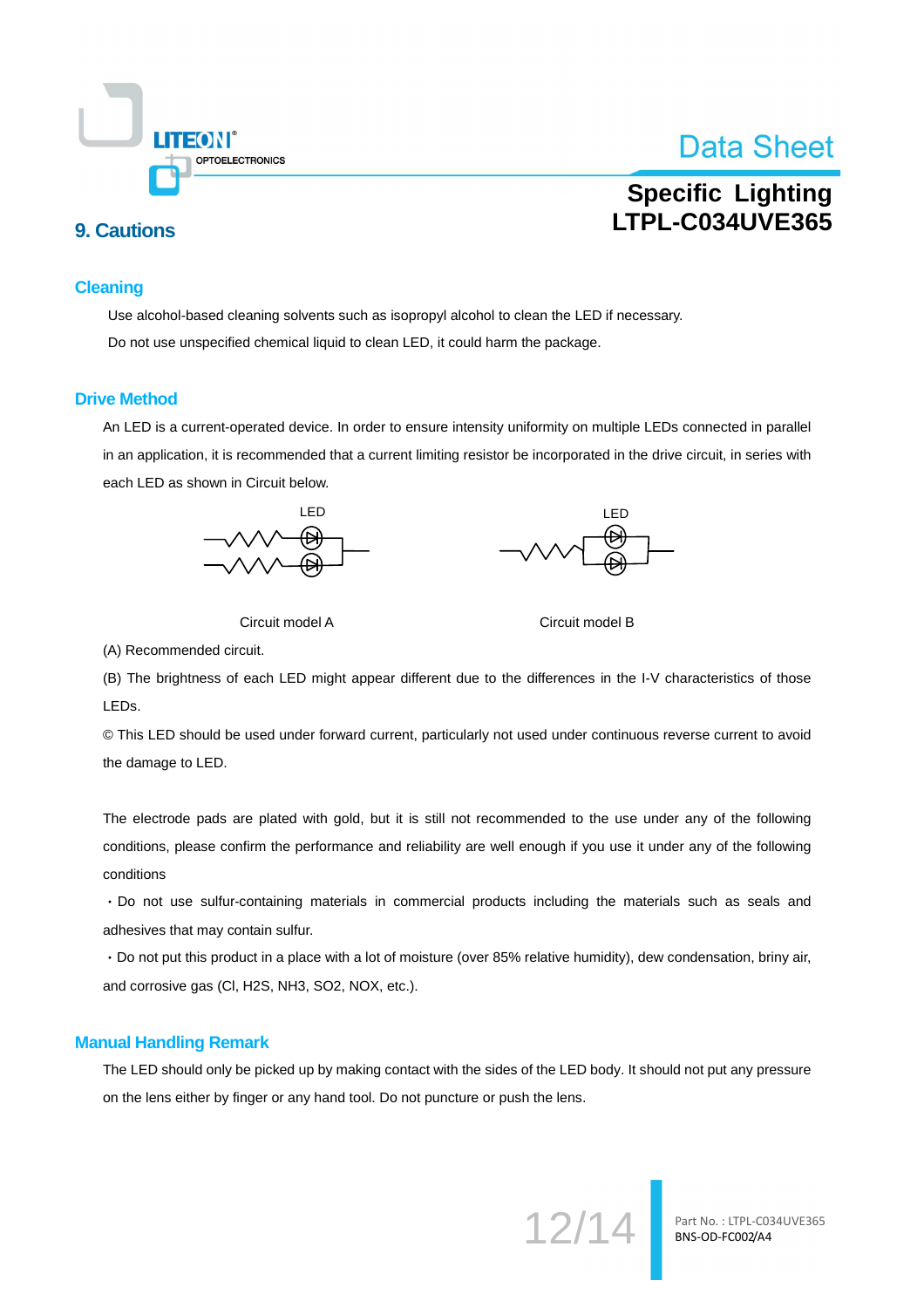![](_page_14_Picture_0.jpeg)

## **Specific Lighting LTPL-C034UVE365**

### **ESD (Electrostatic Discharge)**

Static Electricity or power surge will damage the LED. Suggestions to prevent ESD damage:

- . Use a conductive wrist band or anti-electrostatic glove when handling these LEDs.
- · All devices, equipment, and machinery must be properly grounded.
- · Work tables, storage racks, etc. should be properly grounded.
- Use ion blower to neutralize the static charge which might have built up on surface of the LED's plastic lens as a result of friction between LEDs during storage and handling.

ESD-damaged LEDs will exhibit abnormal characteristics such as high reverse leakage current. low forward voltage, or "no light up" at low currents. To verify for ESD damage, check for "light up" and VF of the suspect LEDs at low currents. The  $V_F$  of "good" LEDs should be > 2.0  $V@0.5mA$ 

**Training and Certification** 

- $\mathbf{1}$ Working area is ESD-certified.
- $2.$ Training records and re-certification dates monitored.

Static-Safe Workstation & Work Areas

- $\overline{1}$ Static-safe working stations or work-areas have ESD signs.
- $\mathcal{P}_{\cdot}$ All surfaces and objects at all static-safe workstation and within 1 ft measure less than 100V.
- $\overline{3}$ . All ionizer activated, positioned towards the units.
- $\overline{4}$ . Each work surface mats grounding is good.

**Personnel Grounding** 

- $\overline{1}$ Every person (including visitors) handling ESD sensitive (ESDS) items wear wrist strap, heel strap or conductive shoes with conductive flooring.
- $2.$ If conductive footwear used, conductive flooring also present.
- $3.$ Garments, hairs or anything closer than 1 ft to ESD items measure less than 100V.
- $\overline{4}$ . The wrist strap or heel strap/conductive shoes are checked daily and result recorded.
- All wrist strap or heel strap checkers calibration up to date.  $5.$

Device Handling

- $\mathbf 1$ . Each ESDS items identified by EIA-471 labels on item or packaging..
- $2.$ No static charge generators (e.g. plastics) inside shielding containers with ESDS items.
- 3. All flexible conductive and dissipative package materials are inspected before reuse or recycles

13/14